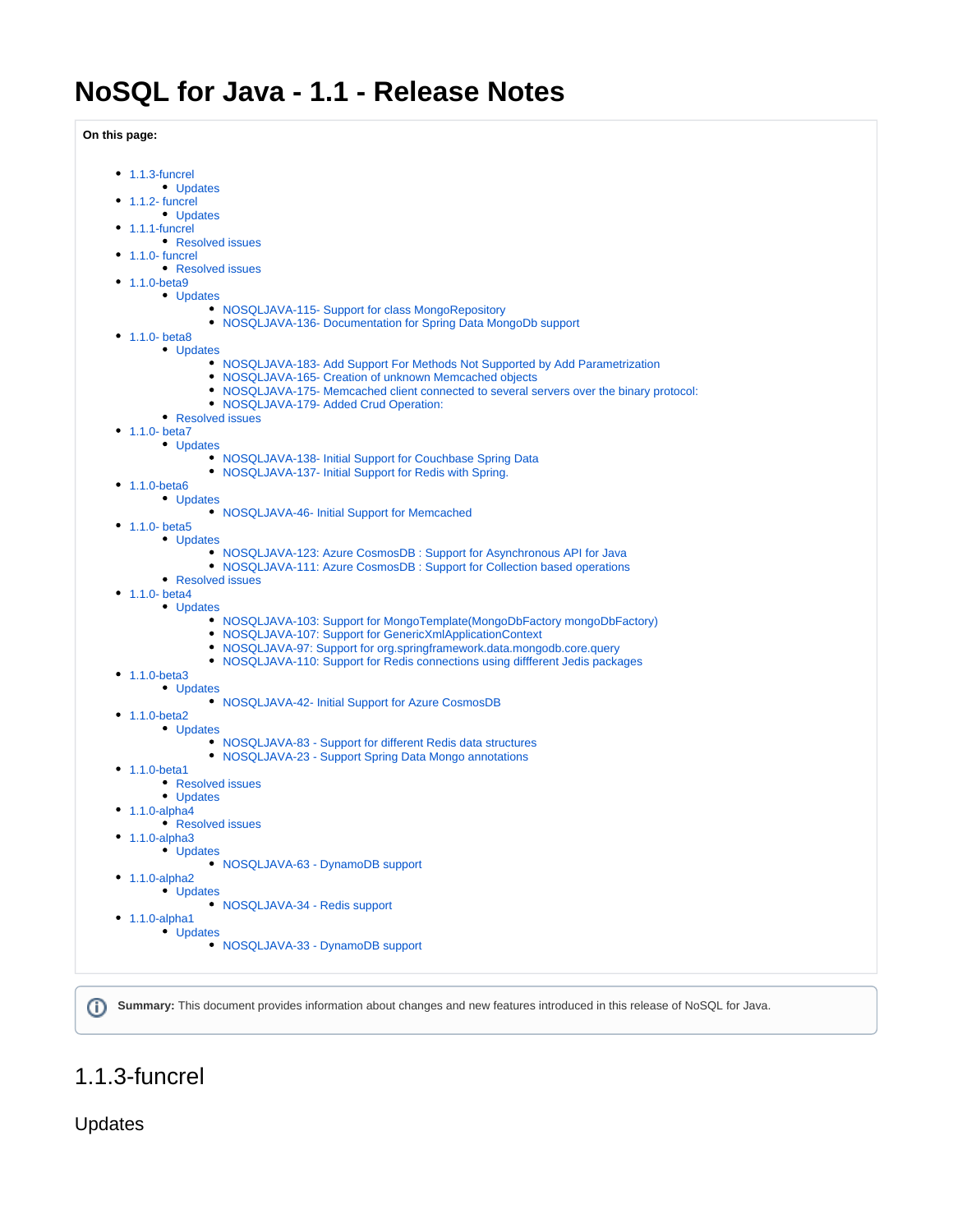Warnings and Errors in the extensions have been fixed.

## <span id="page-1-0"></span>1.1.2- funcrel

### <span id="page-1-1"></span>Updates

- Improved performance (File I/O reduction, caching of objects, de-duplication of execution steps)
- Improved accuracy and robustness (reorganization of extension code flow)

# <span id="page-1-2"></span>1.1.1-funcrel

## <span id="page-1-3"></span>Resolved issues

Below table lists the bugs fixed in the 1.1.1-funcrel release

| <b>Internal ID</b> | Call ID | Summary                                                                  |
|--------------------|---------|--------------------------------------------------------------------------|
| NOSQLJAVA-237      | 19947   | Warning com.castsoftware.nosgliava has encountered an issue              |
| NOSQLJAVA-242      | 20051   | Missing MongoDB objects                                                  |
| NOSQLJAVA-248      | ۰       | Mongo, CouchDB and MarkLogic Databases are considered as "Data Function" |
| NOSQLJAVA-240      |         | No support for Unknown Mongo Connections                                 |

# <span id="page-1-4"></span>1.1.0- funcrel

## <span id="page-1-5"></span>Resolved issues

Below table lists the bugs fixed in the 1.1.0-funcrel release

| Internal ID   | Call ID                  | Summary                                                                                                     |
|---------------|--------------------------|-------------------------------------------------------------------------------------------------------------|
| NOSOLJAVA-162 | $\overline{\phantom{a}}$ | Functional, Full Stack, Client app testing for DynamoDB, CosmoDB, Couchbase, Memcached and Redis            |
| NOSQLJAVA-186 | $\blacksquare$           | Removed Duplicate Redis Connection and Collection Objects                                                   |
| NOSQLJAVA-189 | $\overline{\phantom{a}}$ | Jedis(Java Implementation): Objects and operations inside try catch block are not getting detected          |
| NOSOLJAVA-193 | $\overline{\phantom{a}}$ | Cluster and Bucket Object Not created for a Couchbase Spring data Application                               |
| NOSQLJAVA-194 | ۰                        | Additional Seperator support for application.properties file in spring-boot not present                     |
| NOSQLJAVA-196 | ۰                        | Change the icon for Memcached "storage"                                                                     |
| NOSQLJAVA-197 | $\overline{\phantom{a}}$ | Memcached objects not created when localhost is defined globally                                            |
| NOSQLJAVA-209 | ۰                        | MongoRepository support for applcation propeties: not reflecting the complete name of database in Enlighten |

# <span id="page-1-6"></span>1.1.0-beta9

## <span id="page-1-7"></span>Updates

### <span id="page-1-8"></span>**NOSQLJAVA-115- Support for class MongoRepository**

Support has been added for connection and database through MongoRepository

### <span id="page-1-9"></span>**NOSQLJAVA-136- Documentation for Spring Data MongoDb support**

<span id="page-1-10"></span>Updated documentation spring data support including mongoTemplate and mongoRepository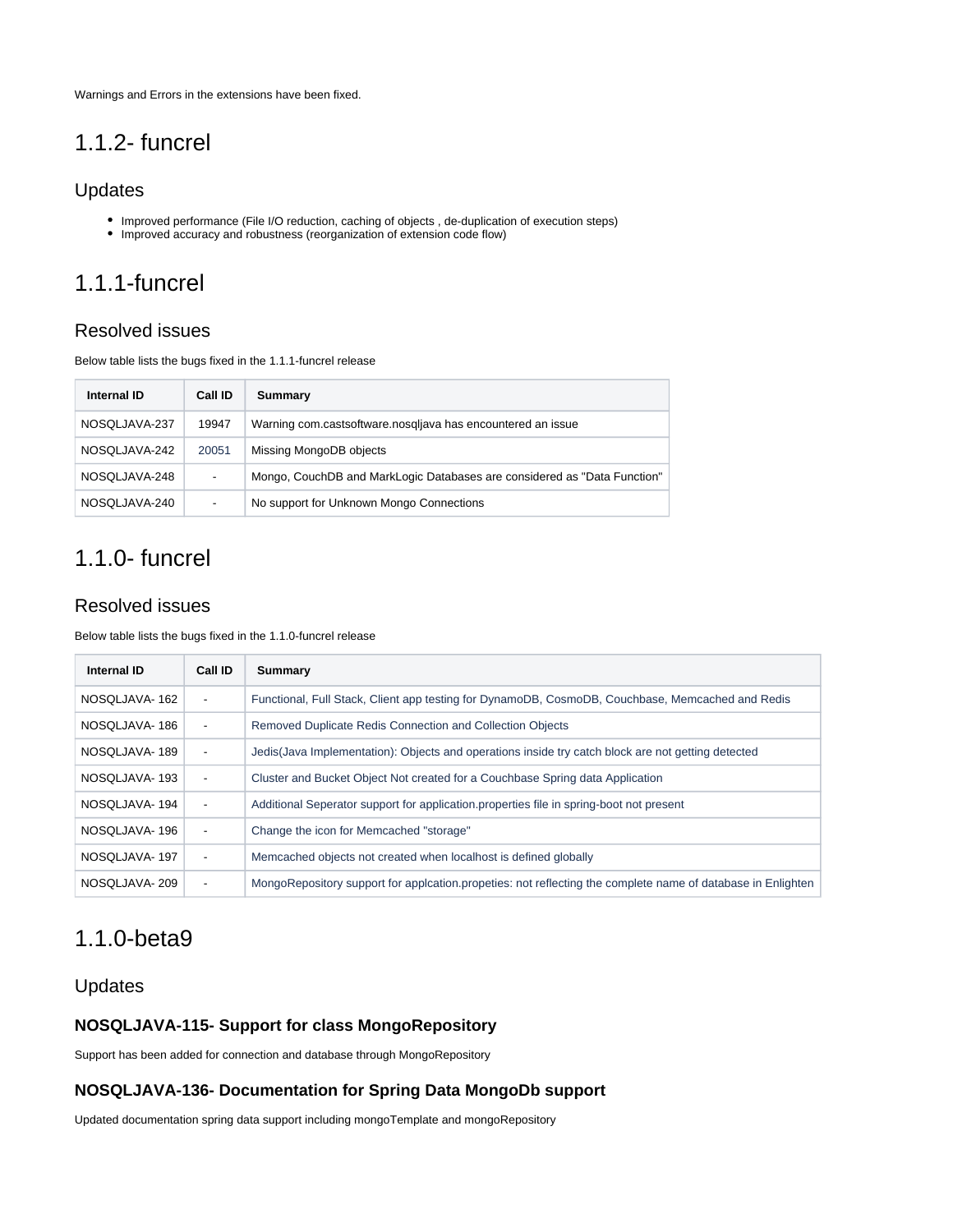## 1.1.0- beta8

## <span id="page-2-0"></span>Updates

#### <span id="page-2-1"></span>**NOSQLJAVA-183- Add Support For Methods Not Supported by Add Parametrization**

Support has been added for the following methods below:

count, deleteAll, deleteById, findById, findAll, save

#### <span id="page-2-2"></span>**NOSQLJAVA-165- Creation of unknown Memcached objects**

Support has been added for Unknown objects:

- CAST\_Java\_Unknown\_Memcached\_Connection
- CAST\_Java\_Unknown\_Memcached\_data

#### <span id="page-2-3"></span>**NOSQLJAVA-175- Memcached client connected to several servers over the binary protocol:**

Support has been added for connection of memcached client through several servers

#### <span id="page-2-4"></span>**NOSQLJAVA-179- Added Crud Operation:**

Support has been added for the following methods below:

cas, asyncCAS, getAndTouch, asyncGetAndTouch, getAndLock and asyncGetAndLock

## <span id="page-2-5"></span>Resolved issues

Below table lists the bugs fixed in the 1.1.0-beta8 release

| Internal ID   | Call ID | Summary                                                                                             |
|---------------|---------|-----------------------------------------------------------------------------------------------------|
| NOSQLJAVA-188 |         | Couchbase Spring Data: Object getting detected irrespective of Couchbase usage in all Java Projects |
| NOSQLJAVA-190 |         | Dynamo DB link and objects not showing Enlighten                                                    |

## <span id="page-2-6"></span>1.1.0- beta7

### <span id="page-2-7"></span>Updates

#### <span id="page-2-8"></span>**NOSQLJAVA-138- Initial Support for Couchbase Spring Data**

Support has been added for Couchbase with Spring data:

- Creation of objects for a single Couchbase Bucket and Cluster.
- Creation of links for Couchbase specific operations such as select, insert, update and delete.

#### <span id="page-2-9"></span>**NOSQLJAVA-137- Initial Support for Redis with Spring.**

Support has been added for Redis with Spring

- Creation of objects for Redis connections in Spring.
- Creation of links for Redis specific operations such as select, insert, update and delete.

## <span id="page-2-10"></span>1.1.0-beta6

#### <span id="page-2-11"></span>Updates

#### <span id="page-2-12"></span>**NOSQLJAVA-46- Initial Support for Memcached**

Support has been added for Memcached: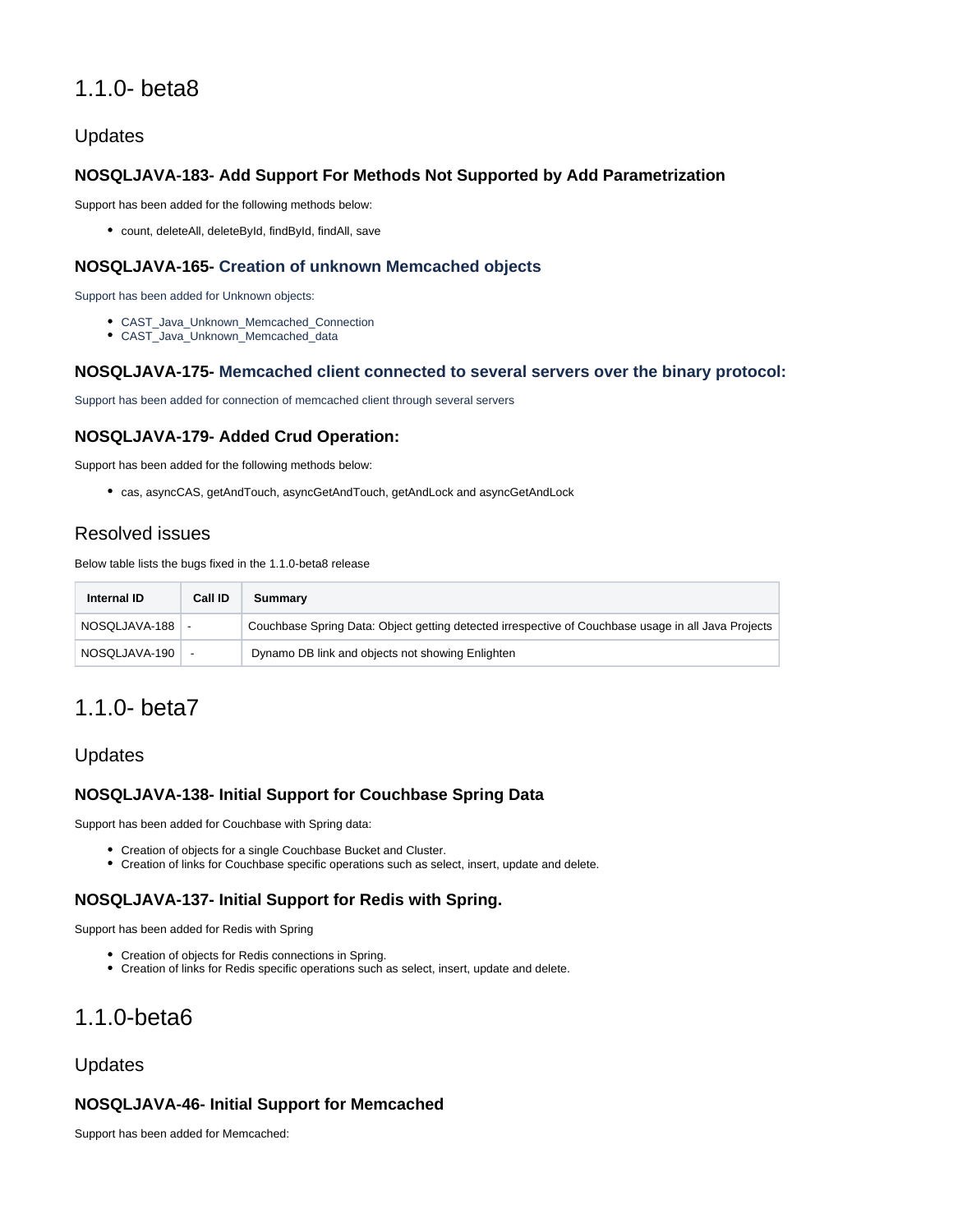- Creation of objects for Memcahed with JAVA.
- Creation of different kind of links for various operations such as insert, delete and so on.

## <span id="page-3-0"></span>1.1.0- beta5

#### <span id="page-3-1"></span>Updates

#### <span id="page-3-2"></span>**NOSQLJAVA-123: Azure CosmosDB : Support for Asynchronous API for Java**

Support of Asynchronous API for Java SDK to access Azure CosmosDB

#### <span id="page-3-3"></span>**NOSQLJAVA-111: Azure CosmosDB : Support for Collection based operations**

Support of detecting operations on Collections.

### <span id="page-3-4"></span>Resolved issues

Below table lists the bugs fixed in the 1.1.0-beta5 release

| Internal ID   | Call ID                  | Summary                                                              |
|---------------|--------------------------|----------------------------------------------------------------------|
| NOSQLJAVA-132 | $\overline{\phantom{a}}$ | Metamodel and Documentation for CouchDB is not as per implementation |

## <span id="page-3-5"></span>1.1.0- beta4

#### <span id="page-3-6"></span>Updates

#### <span id="page-3-7"></span>**NOSQLJAVA-103: Support for MongoTemplate(MongoDbFactory mongoDbFactory)**

Support of databases created with the help of MongoDBFactory using MongoTemplate.

#### <span id="page-3-8"></span>**NOSQLJAVA-107: Support for GenericXmlApplicationContext**

Support of Connections and databases created with the help of XML.

#### <span id="page-3-9"></span>**NOSQLJAVA-97: Support for org.springframework.data.mongodb.core.query**

Support for different crud operations with MongoOperations:

- Support of INSERT operation through mongoOperation
- Support of UPDATE operation through mongoOperation
- Support of SELECT operation through mongoOperation
- Support of REMOVE operation through mongoOperation
- Support of DROP operation through mongoOperation

#### <span id="page-3-10"></span>**NOSQLJAVA-110: Support for Redis connections using diffferent Jedis packages**

Support of different formats for creating jedis connections

## <span id="page-3-11"></span>1.1.0-beta3

#### <span id="page-3-12"></span>Updates

#### <span id="page-3-13"></span>**NOSQLJAVA-42- Initial Support for Azure CosmosDB**

<span id="page-3-14"></span>Support has been added for CosmosDB:

- Creation of objects for CosmosDB with JAVA.
- Creation of different kind of links for various operations such as insert, delete etc.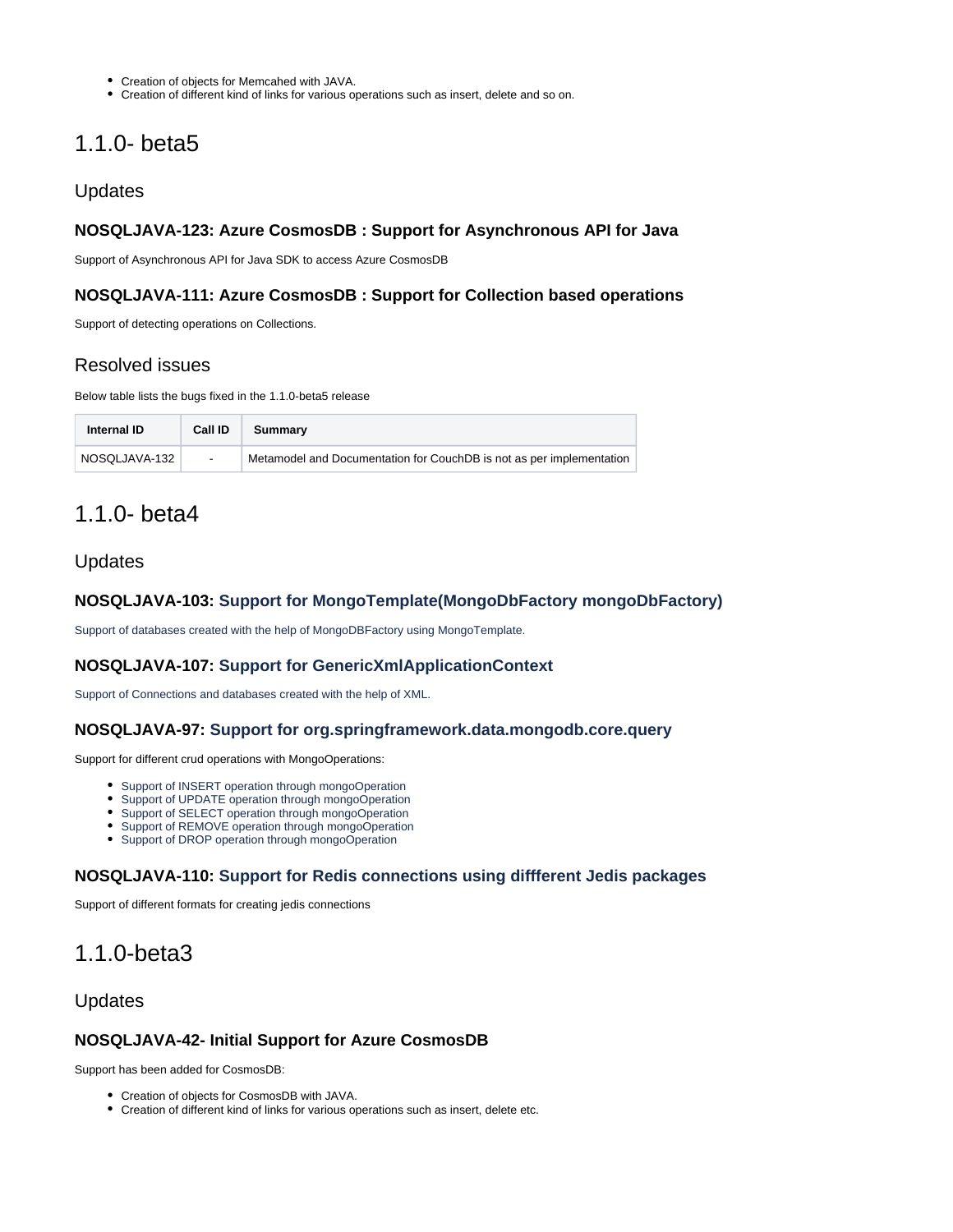## 1.1.0-beta2

## <span id="page-4-0"></span>Updates

## <span id="page-4-1"></span>**NOSQLJAVA-83 - Support for different Redis data structures**

Support has been added for RedisDB:

- Support has been added for different data structures present in Redis
- Different operations such as insert, select and delete are supported
- Support for unknown objects of both collections and connections is present

## <span id="page-4-2"></span>**NOSQLJAVA-23 - Support Spring Data Mongo annotations**

Support has been added for MongoDB:

Support has been added for databases created using MongoTemplate (including "com.mongodb.MongoClient" and "com.mongodb.Mongo")

## <span id="page-4-3"></span>1.1.0-beta1

## <span id="page-4-4"></span>Resolved issues

Below table lists the bugs fixed in 1.1.0-beta1 release:

| Internal ID  | Call ID                  | Summary                                                                       |
|--------------|--------------------------|-------------------------------------------------------------------------------|
| NOSQLJAVA-78 | -                        | Bookmarks for DynamoDB objects and links are wrong                            |
| NOSQLJAVA-79 | $\overline{\phantom{a}}$ | GetItemRequest and BatchGetItemRequest both can't be detected simulataneously |
| NOSQLJAVA-80 | ٠                        | Client and table names are not resolved if declared as class field            |

## <span id="page-4-5"></span>Updates

Done functional quality testing for DynamoDB using FullStack Tests

# <span id="page-4-6"></span>1.1.0-alpha4

### <span id="page-4-7"></span>Resolved issues

Below table lists the bugs fixed in the 1.1.0-alpha4 release.

| Internal ID  | Call ID                  | Summary                                                               |
|--------------|--------------------------|-----------------------------------------------------------------------|
| NOSQLJAVA-77 | $\overline{\phantom{a}}$ | Can not install NoSQL for Java if NoSQL for .Net is already installed |

## <span id="page-4-8"></span>1.1.0-alpha3

## <span id="page-4-9"></span>Updates

### <span id="page-4-10"></span>**NOSQLJAVA-63 - DynamoDB support**

Support has been added for DynamoDB:

- Support for BatchWrite and BatchGet operations
- Support for TransactWrite and TransactGet operations

## <span id="page-4-12"></span><span id="page-4-11"></span>1.1.0-alpha2